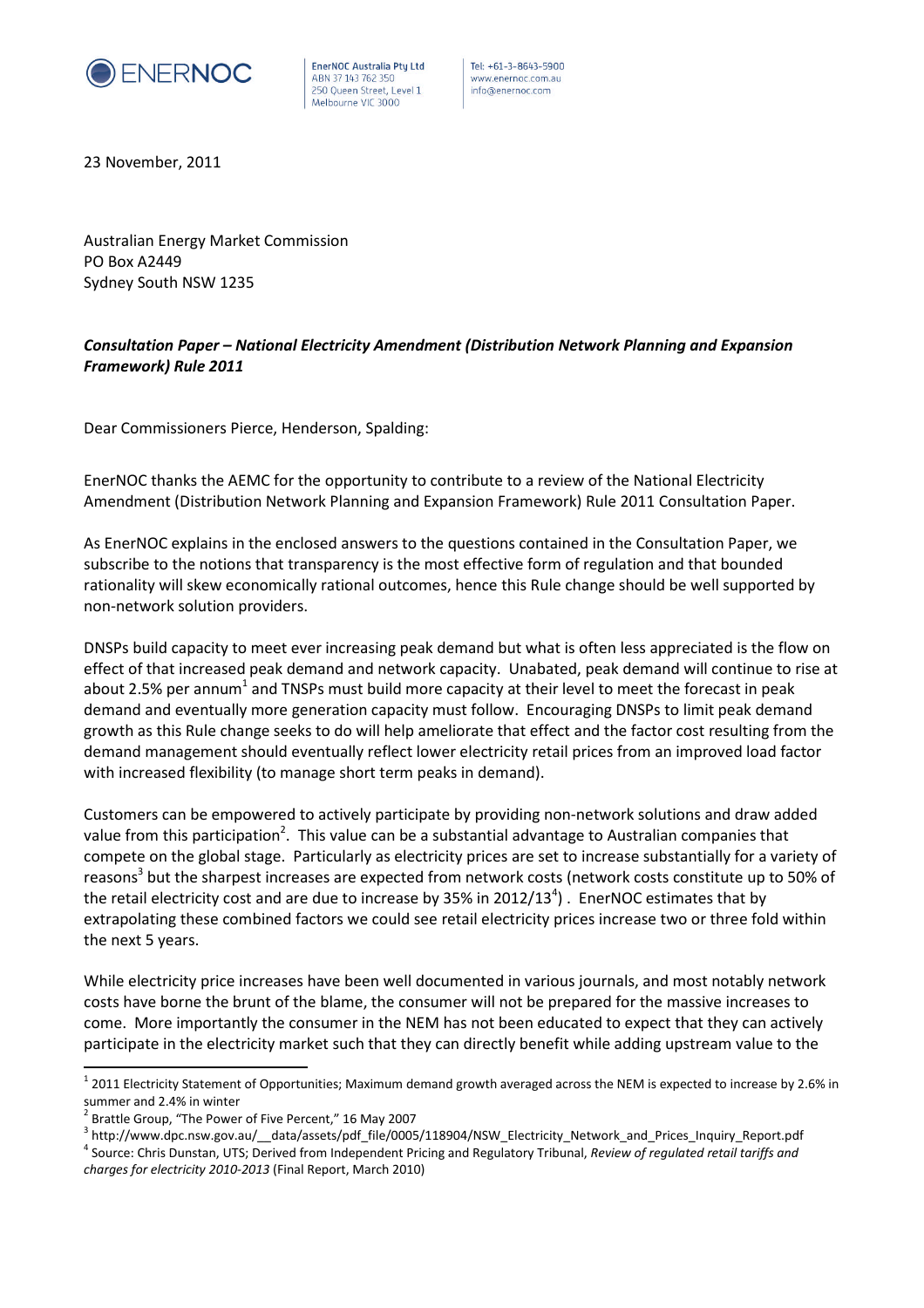NEM. Since customers continue to believe that they are price takers only, then it is reasonable to assume that market participants will continue to have market power.

EnerNOC believes that if this Rule change, as well as other MCE/AEMC initiatives, can be appropriately targeted to achieve greater participation from consumers which should lead to more competition resulting in less reliance on regulation, lower electricity prices and more/improved service offerings. As a commercial representative of four thousand consumers around the world who participate in 11,000MW of DR programs, EnerNOC looks forward to seeing many more opportunities for non-network solutions in the NEM.

Thank you again for the opportunity to comment on the Consultation Paper. Please do not hesitate to contact me directly with any questions related to this submission.

Regards,

Wijkanf famit

Michael Zammit Principal, Market Development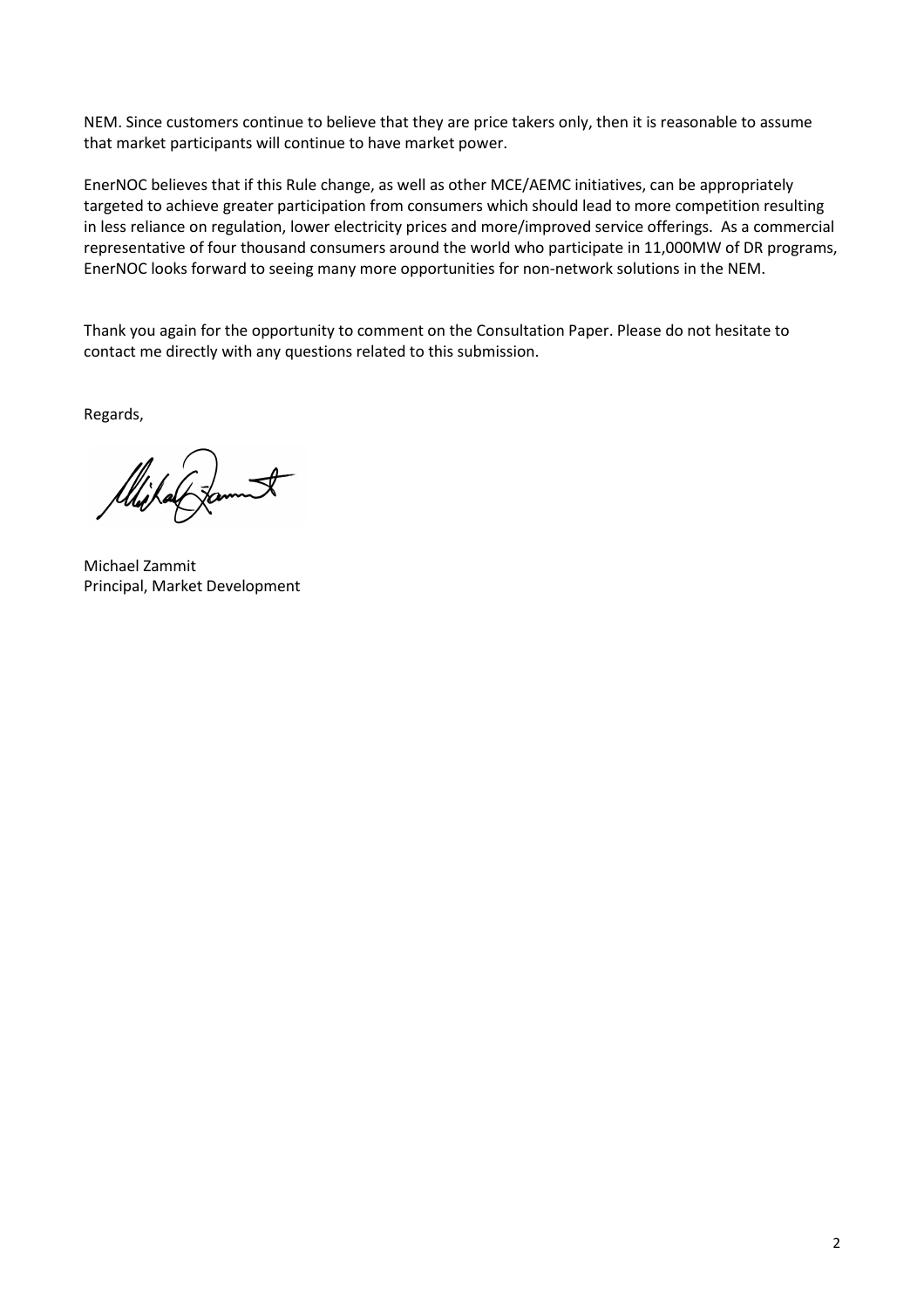### **1.1 What are the implications of allowing each jurisdiction to determine the start date for the annual planning period?**

While the majority of projects are usually confined to the one jurisdiction it is possible to see projects across interconnectors. For this reason and to further harmonise the regulatory environment across the NEM, EnerNOC would prefer to see a single start date for the annual planning period.

### **1.2 Is it necessary to include a default start date for the annual planning period in the Rules?**

Network projects often involve more than one network business. If planning periods are synchronised, particularly to a default start date, reconciling requirements will be far easier and will streamline solution development.

### **2.1 To what extent would potential investors, non-network providers and any other interested parties find the information provided by the proposed Demand Side Engagement Strategy (specifically, the Demand Side Engagement document, the database of non-network proposals/case studies and the Demand Side Engagement register) useful?**

EnerNOC subscribes to the notion that transparency is the most effective form of regulation and that in its absence bounded rationality will skew optimal economic outcomes.

Non-network solutions can be Demand Response (DR) programs, or an embedded/distributed generation, or embedded/distributed storage, or energy efficiency programs or any combination of these four. The information requirements for each of these can be quite different but the transparency provided by this proposed Rule change should be useful to all forms of non-network solution.

However, all that information is of little value if the NSP is not cooperative. For example the NSP may need to provide a letter of support outlining the importance of the project to the security of the local network and work with the non-network proponent to identify and solicit customers on to the project. Some customers will need verification that these are emergency programs so as to meet EPA regulations and/or contractual commitments with tenants.

EnerNOC believes that DNSPs would be more cooperative if they had either targets such as 10% of their capex that must be displaced by non-network alternatives or mandated (as is the case in US state of California under the "Loading Order"<sup>5</sup>) to consider non-network alternatives and renewable energy sources before they can consider investment options.

The AEMC could also consider the appropriateness of so-called decoupling provisions as noted as part of the same Loading Order, under which the direct relationship between kWh sold and a utility's income is separated. While typically employed with vertically integrated utilities in California, under this scheme Networks would earn a rate of return from their non-network/DR solutions which effectively equalises the value of all investment types.

Of particular value is the proposed requirement for DNSPs to provide a process for the logging of embedded generation connection application. Greater clarity via a prescribed process has long been lacking in this area and this should drive greater efficiencies through a more objective registration process.

### **2.2 To what extent would DNSPs incur additional costs in developing and maintaining the various components of the proposed Demand Side Engagement Strategy?**

<sup>&</sup>lt;sup>5</sup> http://www.energy.ca.gov/2005publications/CEC-400-2005-043/CEC-400-2005-043.PDF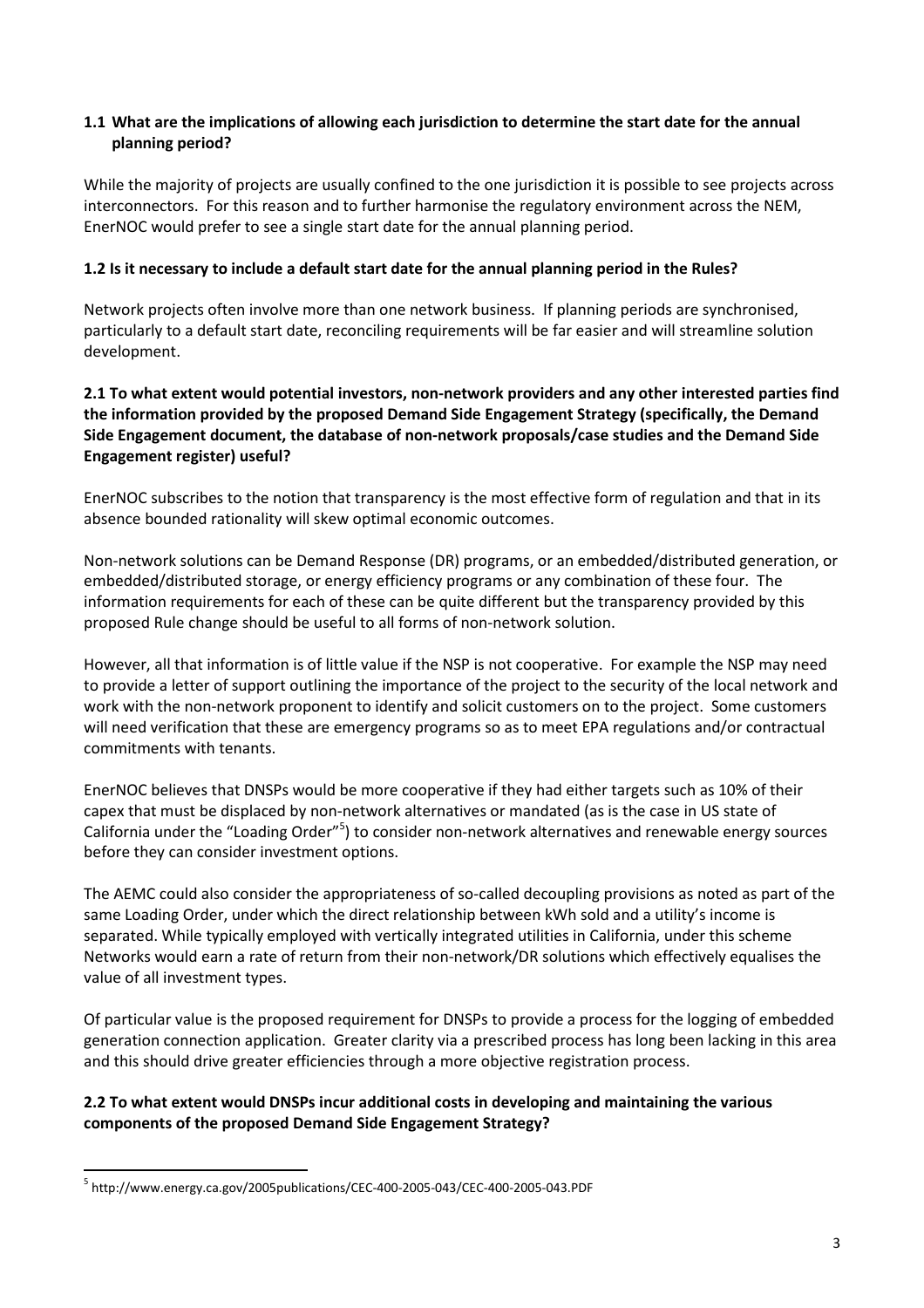The development and implementation of a Demand Side Engagement Strategy will involve costs for the NSPs because other than two or three NSPs in the NEM most are not very active in non-network solutions and therefore unlikely to have considered developing such a strategy. However, EnerNOC believes that this proposed Rule change as a whole will invigorate the procurement of non-network solutions and hence drive greater use of non-network alternatives. Therefore management and administration costs associated with non-network solutions will be incurred but the efficiencies through their use should provide overall savings.

### **3.1 What are the implications (positive and negative) of providing DNSPs with the opportunity to apply for exemptions or variations to the annual reporting requirements?**

EnerNOC agrees that there should be some flexibility in the reporting requirements particularly where the benefits may be limited. However, economic analysis of non-network alternatives should capture all possible market benefits and it is difficult to see how, when transmission and generation savings are taken into account, there could be any major projects which wouldn't maximise the economic benefit by applying non-network alternatives wholly or partially to the solution.

Further, Networks in the past judged non-network solutions based on whether these options could fully replace an infrastructure option and as single solutions. The reality is that non-network solutions are far more flexible than their infrastructure counterparts such that a delay of only (say) 6 months of a major infrastructure investment could possible capture net economic benefits, or a non-network solution coupled with a scaled down infrastructure project may better maximise net economic benefit. In these cases DNSPs need to be more flexible and rewarded such that the benefits to them are equivalent to (or better than) those benefits they would earn from the single investment project on its own.

Indeed with 9.8% of maximum demand occurring for 40 hours or less per annum in the NEM<sup>6</sup>, it seems reasonable to assume that all major projects should have an investment component that will apply for 90% or the project and a non-network solution to meet the last 40 hours. This hybrid approach will capture far more market benefits and better meet the NEO for improved efficiency.

Following this line of thinking it seems unlikely that any major project that is well planned and taken through its due process would need an exemption or variation.

## **3.2 Do you consider the proposed process for applying for and granting an exemption or variation to the annual reporting requirements is appropriate?**

The proposed process is uncomplicated and leaves the onus on the AER to consider whether an exemption is appropriate. EnerNOC believes it is right to position the AER in this role.

### **3.3 How might a DNSP demonstrate, and the AER determine, whether the costs of preparing certain reporting data would "manifestly exceed any benefit that may reasonably be obtained from reporting the relevant data in a national regime"? Is there a need to define a set of criteria to assist both parties in this assessment?**

Setting the criteria will crystallise expectations on the DNSPs, so indicatively that would be a good starting point.

#### **3.4 Are there any alternative solutions which may better balance the benefits of maintaining consistency across the NEM with the costs of preparing and reporting the data under a national framework?**

EnerNOC has no comment in response to this question.

 $^6$  AEMO data to 31 May, 2011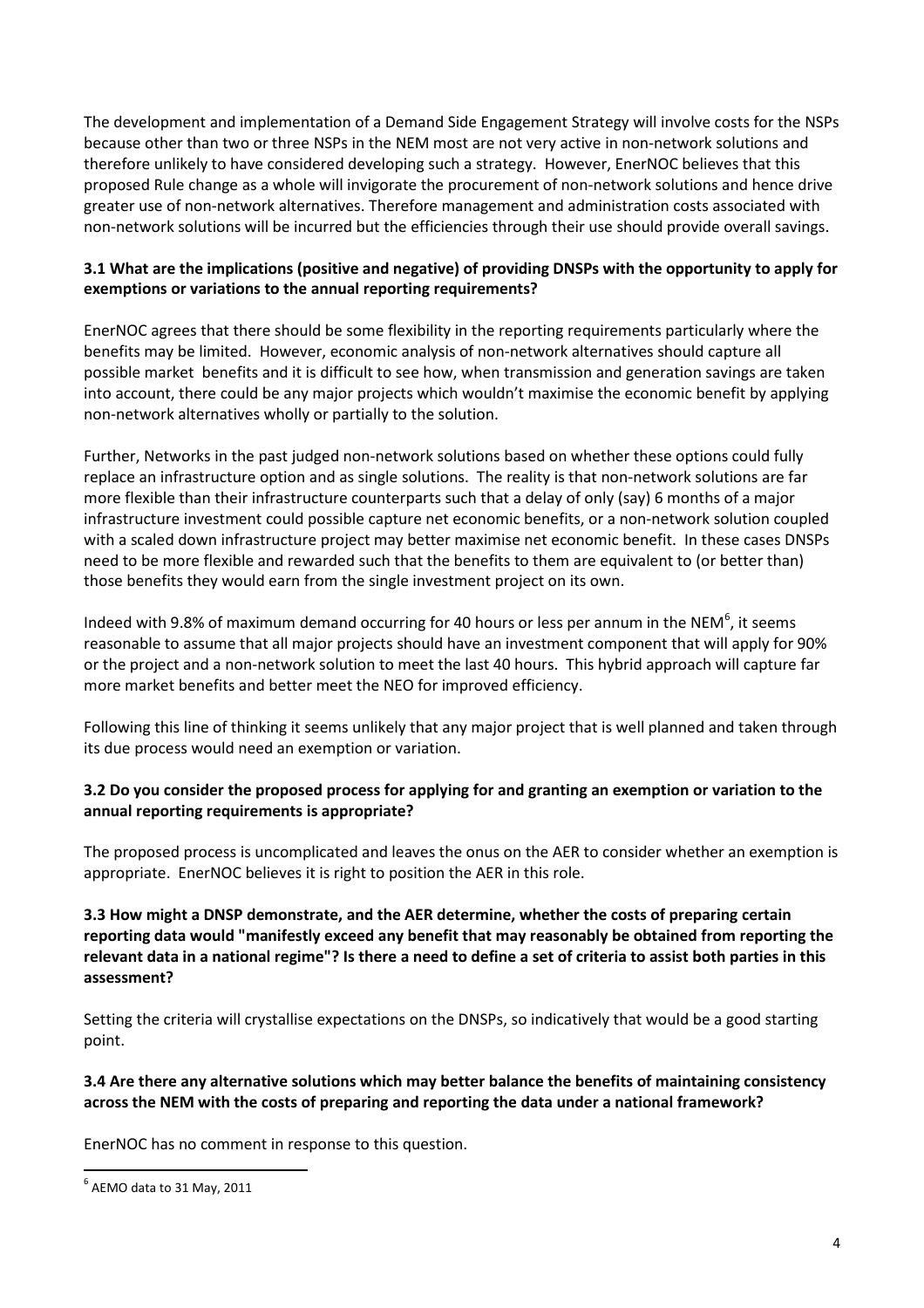### **3.5 Do DNSPs face sufficient business and regulatory drivers to ensure that they carry out appropriate planning and produce accurate forecasts in their DAPRs?**

EnerNOC believes that the proposed Rule change will improve the forecasts in DAPRs, however it is difficult to verify this until the new Rules are implemented.

### **3.6 Is there a need to consider additional measures to ensure DNSPs deliver robust, high quality DAPRs? If so, what additional measures could be put in place?**

EnerNOC believes that we should not prescribe the format of a DAPR, however competitive forces between DNSPs should encourage innovation. Effectively the success of that competition will be measured by the level of funding approved for non-network alternatives, and the dollars and MWs of capex investment that are displaced. Ideally EnerNOC believes that about 10% of capex would be more efficiently spent on nonnetwork solutions (because about 10% of capex is spent on assets that are required for less than 0.5% of the time).

### **4.1 Do you consider the proposed Rule is appropriate and sufficient in clarifying the arrangements for joint planning between DNSPs and TNSPs?**

Yes it is well specified in the proposed Rule change. This will be further enhanced by setting a default start date.

#### **4.2 In what circumstances would DNSPs be required to undertake joint planning with other DNSPs?**

Most logically where the electricity transmission network is shared by multiple DNSPs or where there are joint network investments to be made. However there may be other areas that DNSPs should be encouraged to undertake joint planning, for example where DNSPs synergistically work together to trial nonnetwork technologies to better understand their benefits, or where the outcome of research by multiple DNSPs is intended to be shared for their combined benefit.

#### **4.3 Do you consider the proposed Rule is appropriate and sufficient in clarifying the arrangements for joint planning between DNSPs?**

EnerNOC believes the proposed Rule change will further formalise the joint planning process. The application of the RIT-T to the joint investments should then promote the consideration of non-network alternatives.

#### **5.1 Do you consider the proposed RIT-D design parameters are likely to work together to provide an effective decision making framework for DNSPs, consistent with the NEO?**

EnerNOC is encouraged by the proposed RIT-D design parameters and remains optimistic that they will work to provide a more effective decision making framework for DNSPs.

In respect to whether the design parameters are consistent with the NEO, we hold that the NEO does not discriminate the level at which efficient and effective decisions are made. Clearly, a move that promotes more non-network solutions could have a poor economic outcome at the distribution level but a significant and long lasting benefit at other levels of the market or to the market overall.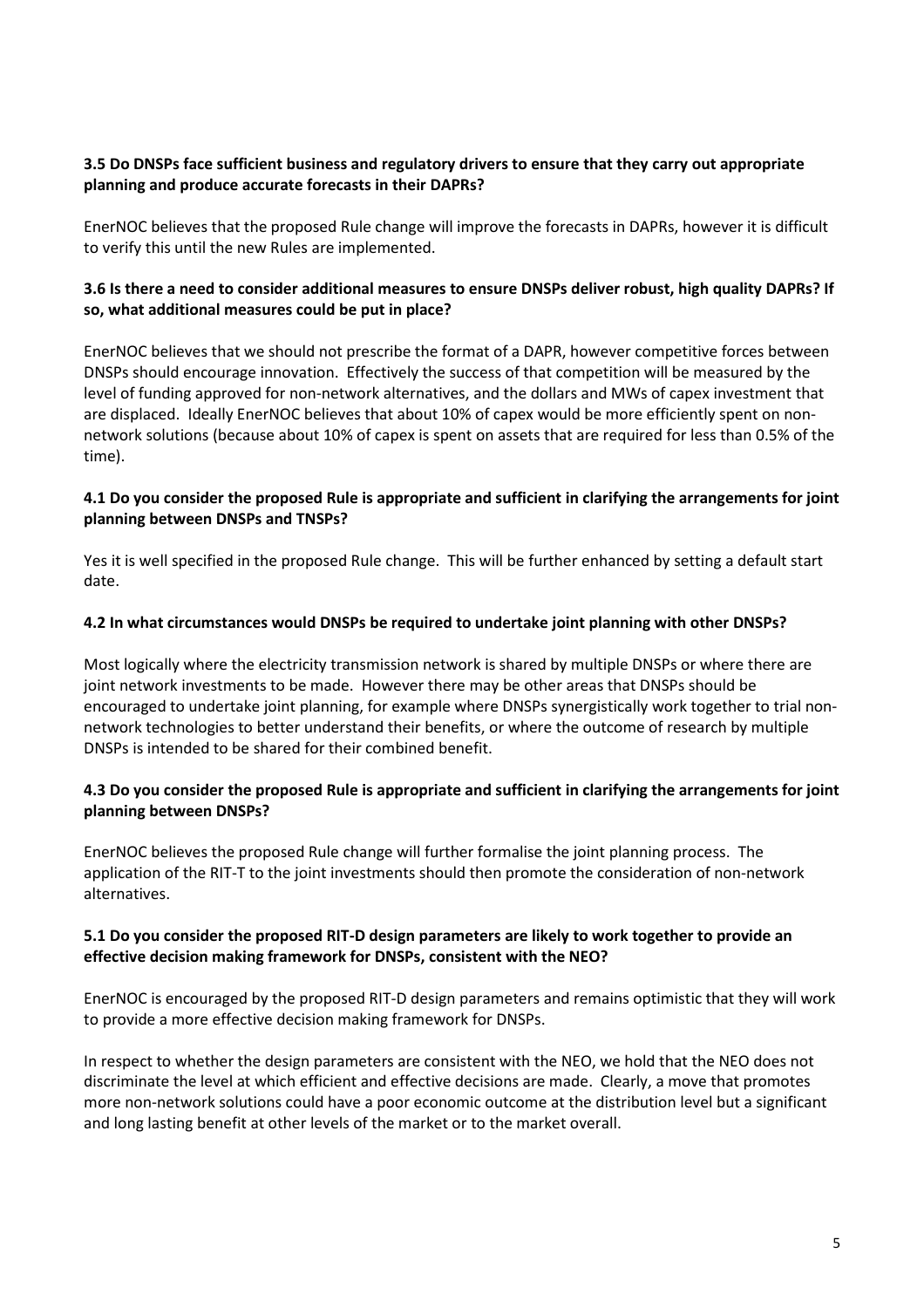Accepting market benefits that are upstream and downstream of the DNSP will better achieve the NEO by recognising the overall efficient contribution of non-network solutions.

### **5.2 Do you consider it is necessary to provide the AER with additional powers to (1) review a DNSPs policies and procedures with regard to the consideration of non-network alternatives and (2) audit projects which have been identified by DNSPs as not meeting the threshold for the RIT-D?**

Yes we believe the additional powers to review policies/procedures and audit projects are justified.

### **5.3 Should the AER be required to publish a separate annual report detailing the results of any audit undertaken in the preceding 12 months?**

Yes the AER should publish this report as it will provide valuable insight into this process.

### **6.1 Do you consider the proposed scope of parties who could raise a dispute to be appropriate?**

Yes EnerNOC believes the scope of parties who could raise a dispute is most appropriate.

#### **6.2 What are the implications (positive and negative) of allowing the AER to grant exemptions from the proposed dispute resolution process?**

The AER should be allowed to grant exemptions on the grounds identified in the Consultation Paper.

EnerNOC has only one concern in this matter in that a DNSP may apply to the AER via the RIT-D for an investment. Subsequently, on review the investment application is rejected as the AER may believe nonnetwork options may be viable. The DNSP subsequently does not pursue any remedial action and effectively delays further reporting until such time as the matter becomes urgent and the AER grants an exemption on basis of this urgency.

### **6.3 Is there a need to develop detail or specification around the process for applying to the AER for, and the AER approving, exemptions to the dispute resolution process?**

EnerNOC has no comment in response to this question.

### **7.1 Are there any issues in respect of the rolling back of jurisdictional requirements that may need to be supported or provided for by transitional provisions in the Rules?**

EnerNOC has no comment in response to this question.

#### **7.2 If the proposed national framework was to be introduced, are the proposed timeframes appropriate to allow for the transition to the national framework?**

EnerNOC has no comment in response to this question.

### **7.3 Are there any other factors that should be taken into account in developing transitional provisions to enable the efficient potential application of the proposed Rule to all DNSPs?**

EnerNOC has no comment in response to this question.